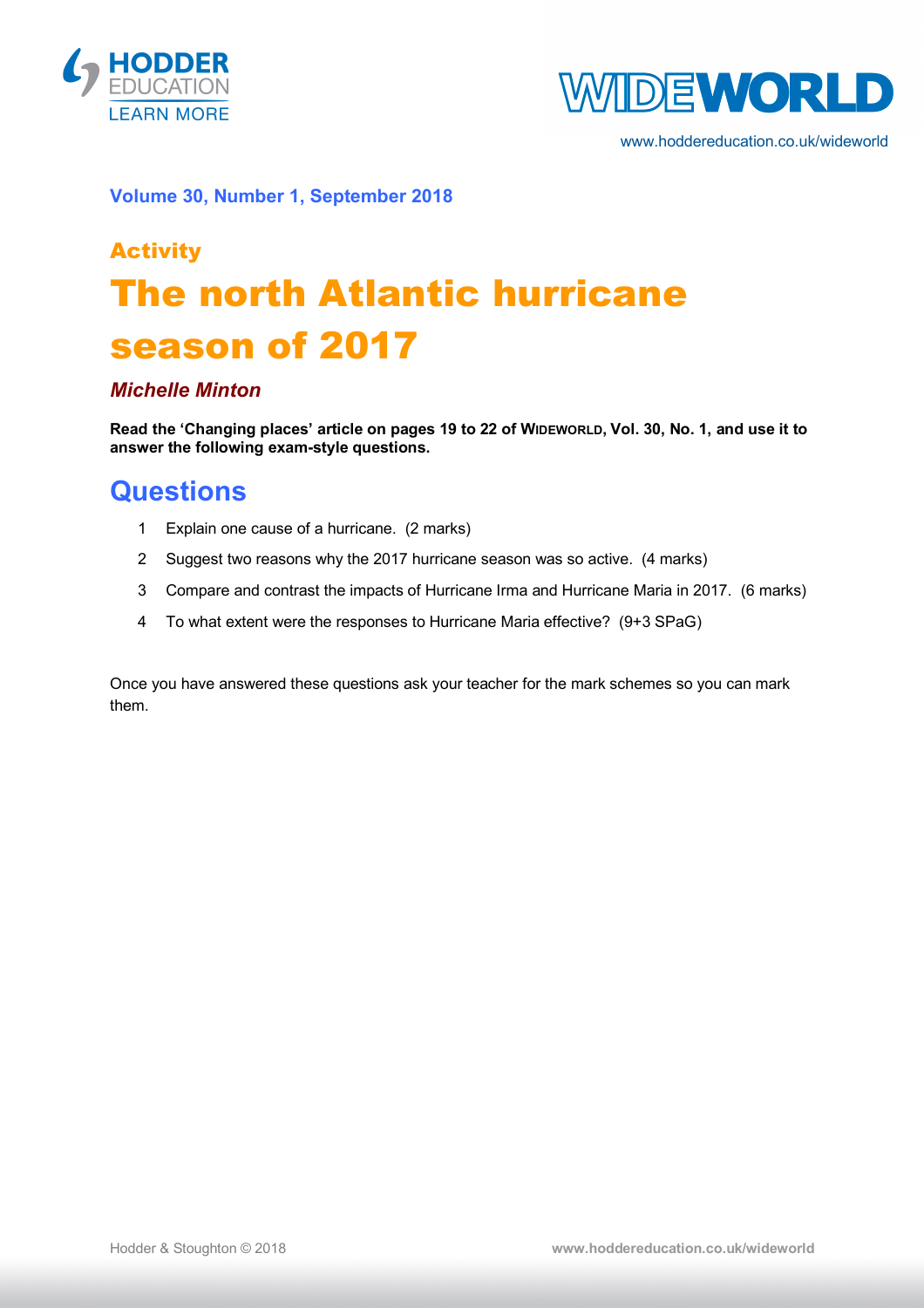



www.hoddereducation.co.uk/wideworld

## **Teacher notes**

Students will need to have a copy of the WIDEWORLD article in order to complete the activities.

A simplified mark scheme appears below, but please adapt to your exam board using sample assessment materials.

1 Explain one cause of a hurricane. (2 marks)

One mark for reason, second mark for explanation.

For example:

'One cause of a hurricane is warm water of over 26 degrees centigrade. (1) This provides energy which fuels the storm encouraging it to grow in intensity.' (1)

2 Suggest two reasons why the 2017 hurricane season was so active. (4 marks)

One mark for reason, second mark for expansion/detail/explanation.

For example:

'High pressure over the Atlantic, (1) which created calm conditions needed for tropical storms to develop. (1)

'Rising ocean temperatures in the Caribbean (1) provided more warm water and energy from evaporation to fuel the storm.' (1)

3 Compare and contrast the impacts of the Hurricane Irma and Hurricane Maria in 2017. (6 marks)

| 4–6 marks   | Demonstrates reasonable application of knowledge and understanding<br>in comparing and contrasting the impacts of Hurricane Irma and<br>Hurricane Maria. |
|-------------|----------------------------------------------------------------------------------------------------------------------------------------------------------|
|             | Applies knowledge and understanding based on a reasonable range of<br>supportive evidence, making clear links with content from course of<br>study.      |
|             | Selects appropriate information from both named examples.                                                                                                |
| $1-3$ marks | Demonstrates basic application of knowledge and understanding in<br>comparing the impacts of Hurricane Irma and Hurricane Maria.                         |
|             | Applies knowledge and understanding based on a limited range of<br>supportive evidence.                                                                  |
|             | Selects relevant information from both named examples.                                                                                                   |
| 0           | No relevant content                                                                                                                                      |